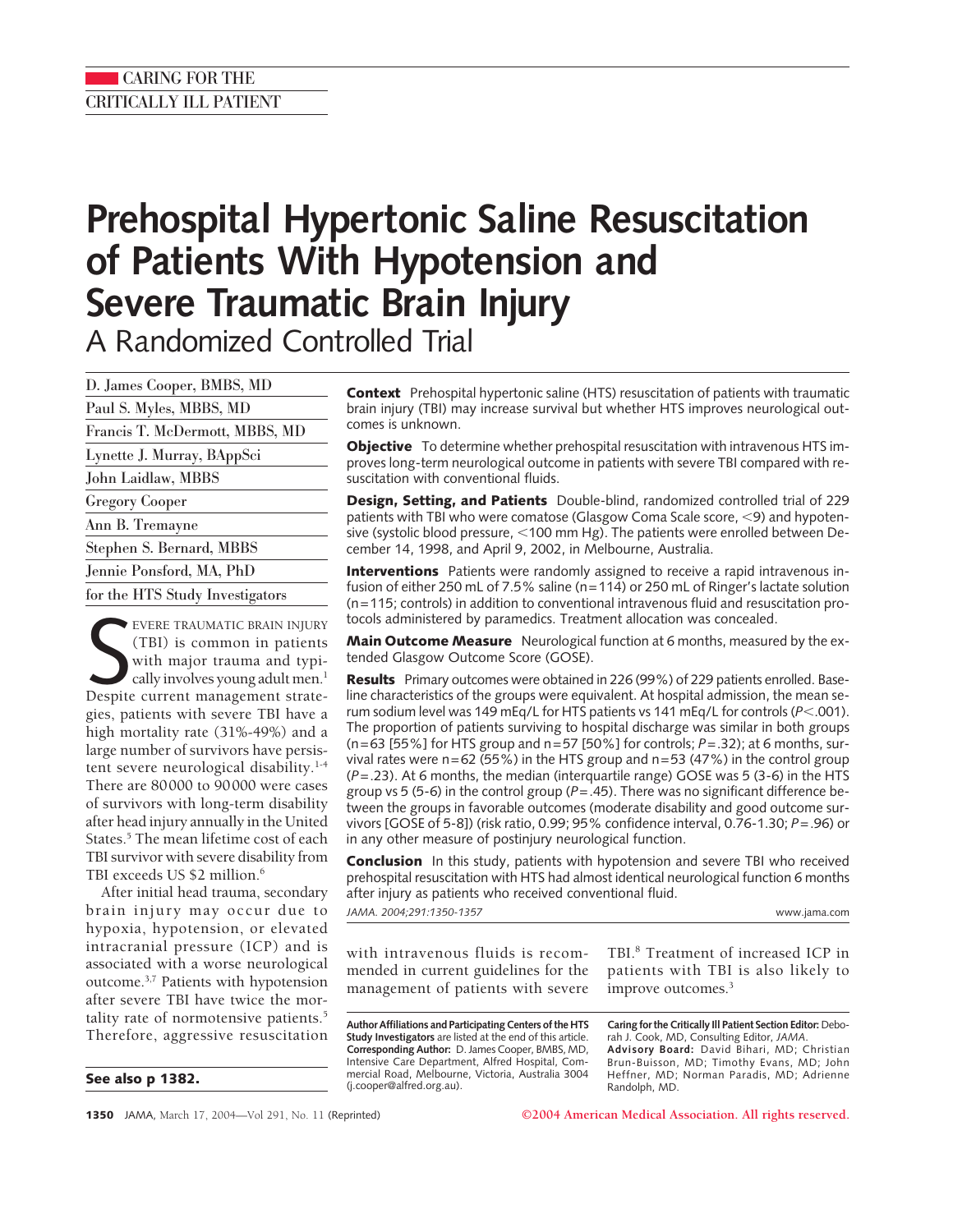Previous studies in unselected patients with trauma found that intravenous hypertonic saline (HTS) increased blood pressure and decreased ICP compared with isotonic resuscitation fluids.<sup>9-11</sup> Hypertonic saline is also used for resuscitation in combination with hypertonic colloids (usually dextran 70) to increase duration of effect. However, the combinations are more expensive and in a randomized comparative 4-group trial, highest survival rates were achieved with HTS alone (HTS alone, 60%; HTS with dextran 70, 56%; Ringer's lactate solution alone, 49%).<sup>11</sup> A meta-analysis of patients with TBI from 8 randomized trials of HTSdextran resuscitation reported increased survival from 27% to 38% (adjusted *P*=.048).12

In Europe, HTS-colloid solutions have been in clinical use since 1991 and HTS-dextran has regulatory approval in 14 European countries.<sup>13,14</sup> Hypertonic saline or HTS-colloid are recommended for prehospital fluid protocols for patients with head trauma.<sup>14</sup> The Brain Trauma Foundation "Guidelines for Pre-hospital Management of Traumatic Brain Injury" recommends HTS with or without dextran at the "option" level.15 However, no prospective randomized controlled trials have compared HTS with conventional intravenous fluid resuscitation protocols in patients with TBI.

Prehospital HTS resuscitation may decrease secondary brain injury compared with standard resuscitation protocols alone. We therefore conducted a double-blind, randomized controlled trial of HTS resuscitation compared with standard fluid resuscitation in patients with severe TBI to determine whether HTS improved longterm neurological outcomes.

## **METHODS Study Participants**

This double-blind, randomized controlled trial was conducted between December 14, 1998, and April 9, 2002, in Melbourne, Australia. This region has a population of more than 4 million persons served by the Metropolitan Ambulance Service and Rural Ambulance Victoria. In this region, paramedics trained in advanced life support therapies treat patients who sustain major trauma by using protocols based on the Advanced Trauma Life Support guidelines.16 Adult patients with major trauma were transported by road ambulance to 1 of 12 hospitals, or by helicopter and road ambulance to a single hospital, designated as the regional trauma center.

Patients were eligible for the study if at any time during prehospital care all the following were present: coma due to blunt head trauma, a Glasgow Coma Scale (GCS) score<sup>17</sup> of less than 9 (range, 3-15), and hypotension (systolic blood pressure, <100 mm Hg). Patients with multisystem trauma were included. Patients were excluded if they had penetrating trauma, were younger than 18 years, were pregnant, had no intravenous access, had a serious premorbid disease on a medical identification bracelet, had peripheral edema, were in close proximity to receiving hospital (scoop and run), had absent sinus rhythm, or cardiac arrest.

#### **Randomization and Study Protocol**

Patients were randomly assigned to receive a 250-mL intravenous infusion of either 7.5% saline (HTS) or 250-mL Ringer's lactate solution (controls) in addition to standard intravenous resuscitation fluids. This volume was chosen because the maximum volume and concentration of HTS that is safe to administer intravenously during prehospital resuscitation through a peripheral catheter is 250 mL of  $7.5\%$  saline.<sup>9</sup> All published randomized studies of HTS and HTS-dextran resuscitation in patients with trauma have tested the same dose. The colorless study fluids were contained in identical 250-mL bags.

Patients, paramedics, treating physicians, and study coordinators were all blinded to treatment allocation, which was concealed. Because multiple paramedics and hospitals were responsible for patient care after enrollment, randomization in blocks of 4 was stratified by ambulance. Ambulances trans-

ported patients to specific hospitals; therefore, allocation was also stratified by hospital. Sequentially numbered, computer-randomized, externally identical intravenous bags were packed in groups of 4 into each ambulance. After each bag of fluid was used, paramedics packed the next sequentially numbered bag into the equipment box.

All patients were initially evaluated and treated by paramedics. When a patient met the eligibility criteria, the next numbered bag of study fluid was infused as rapidly as possible. Paramedics then administered a crystalloid, Ringer's lactate solution, or a colloid solution (Haemacell, Hoechst Marion Roussel, Australia), or both, according to medically determined protocols. The protocol recommended a volume of 10 mL/kg intravenous colloid or crystalloid for hypotension after blunt trauma, and this was repeated as required if hypotension persisted after administration of the study fluid. After hospital admission, patient care was at the discretion of the attending physicians and generally followed the guidelines of the Brain Trauma Foundation.8

### **Data Collection and Outcome Assessment**

After enrollment of each patient, a postcard attached to each fluid bag containing the study number and patient demographic details was mailed to the coordinating center. Each patient was followed up by a study coordinator through the hospital stay and thereafter until 6 months after enrollment or death, whichever came first. All data were recorded via an Access database (Microsoft, Redmond, Wash).

Data were prospectively collected on baseline characteristics, admission vital signs and laboratory data, and all significant events after admission. In patients who survived to hospital admission, computed tomography scans were reviewed and graded for severity by a single neurosurgeon (J.L.) who was blinded to treatment allocation and used a standard scoring system.18

The Glasgow Outcome Score (GOS) is the most widely accepted method of

**©2004 American Medical Association. All rights reserved.** (Reprinted) JAMA, March 17, 2004—Vol 291, No. 11 **1351**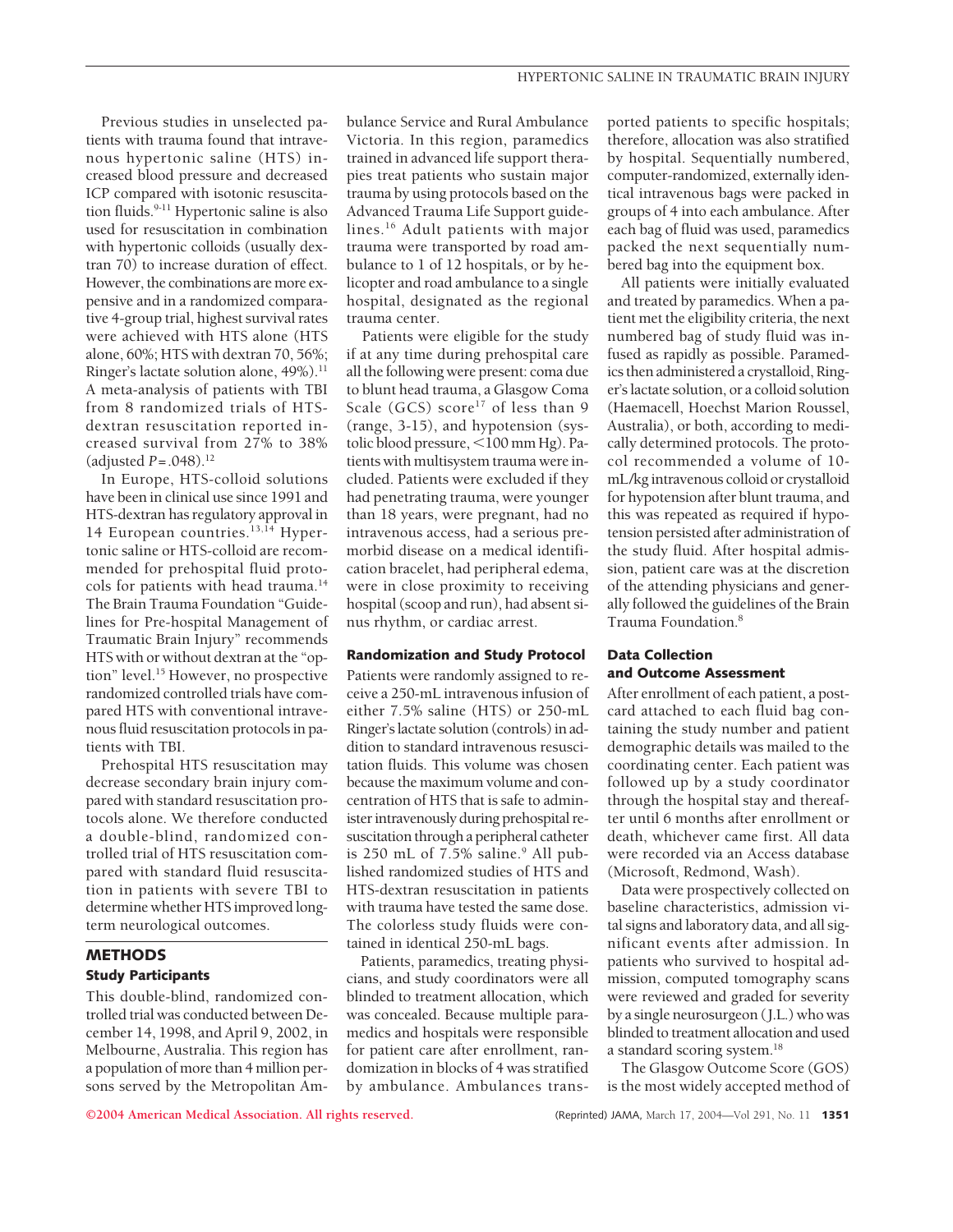analyzing outcome in patients with severe head injury and has been recently refined by using a structured questionnaire and an 8-point scale (extended Glasgow Outcome Score  $[GOSE]$ <sup>19</sup> whereby 1 indicates dead; 2, vegetative; 3, lower severe disability; 4, upper severe disability; 5, lower moderate disability; 6, upper moderate disability; 7, lower good recovery; and 8, upper good recovery. Advantages of the GOS are simplicity, wide recognition, and that differences in disability are clinically meaningful.<sup>20</sup> Interrater reliability of structured interviews for the GOS and GOSE was high  $(\kappa = 0.89$  and  $\kappa$  = 0.85, respectively).<sup>20,21</sup>

At 3 and 6 months after injury, all surviving patients were interviewed by the same research officer (L.J.M.) who visited each patient individually. The GOSE was recorded using a standardized scoring system.19 Six months after injury is considered an optimal assessment time because most neurological outcomes have stabilized and patient loss to follow-up may be problematic at later time points.<sup>19</sup> The research officer was trained by an experienced neurosurgeon ( J.L.) and prior to study commencement, interrater reliability of the outcome scoring by the research officer was assessed against the neurosurgeon for 10 patients and was excellent  $(\kappa = 0.78; P = .001)$ .

Secondary outcomes included the first ICP and cerebral perfusion pressure (CPP) recorded after ICP catheter insertion; duration of ICP elevation and of inadequate CPP, worst oxygenation expressed as lowest PaO<sub>2</sub>/  $Fio<sub>2</sub>$  ratio; and duration of inotropic support and mechanical ventilation. During each patient interview, the research officer also measured the Functional Independence Measure (score range,  $1-7$ ), $^{22}$  a well-validated measure of disability measuring physical and cognitive independence that is highly predictive of patient need for supervision and assistance after TBI,<sup>23,24</sup> and the Rancho Los Amigos score (range,  $1-8$ ),<sup>25</sup> which measures cognitive function in 8 categories and has been shown to have good interrater reliability.

#### **Ethics**

The study was approved by the human ethics committees for all 12 receiving hospitals and by the medical standards committee of the Metropolitan Ambu-



lance Service. Prehospital informed consent was waived. Patients were enrolled in the study by paramedics, and then delayed written consent for participation and continuation in the study was obtained from the next of kin, while the patient was in intensive care. If the patient recovered sufficiently to provide written informed consent for continuation in the study, then the patient's consent was also obtained. The Alfred Hospital ethics committee supported public disclosure and accordingly the study was publicized in the community through print and radio media channels. In Australia, National Health and Medical Research Council guidelines support delayed consent for appropriate clinical research in emergency situations.26 There are no restrictive federal regulations.

### **Study Management**

The study was managed by a steering committee comprising specialists in trauma intensive care, emergency medicine, surgery, neurosurgery, a metropolitan ambulance service manager, a neuropsychologist, statistician, and the project manager. Site principal investigators (including D.J.C. and S.S.B.) managed local study issues and ethics requirements.

A single interim analysis for efficacy was planned after recruitment of 100 patients, using the 6-month GOSE as the primary outcome measure and a stopping rule of *P*<.001, according to the study protocol. After the statistician reviewed these interim results, the steering committee was advised to continue the trial.

#### **Statistical Analyses**

The study was designed with 80% power to detect a 20% improvement in the conventional 5-level GOS at 6 months after injury; this improvement was considered clinically significant. With a type I error of .05, a type II error of .20, and allowing for nonparametric testing, 220 patients were required.

The primary outcome measure was the GOSE at 6 months. Secondary out-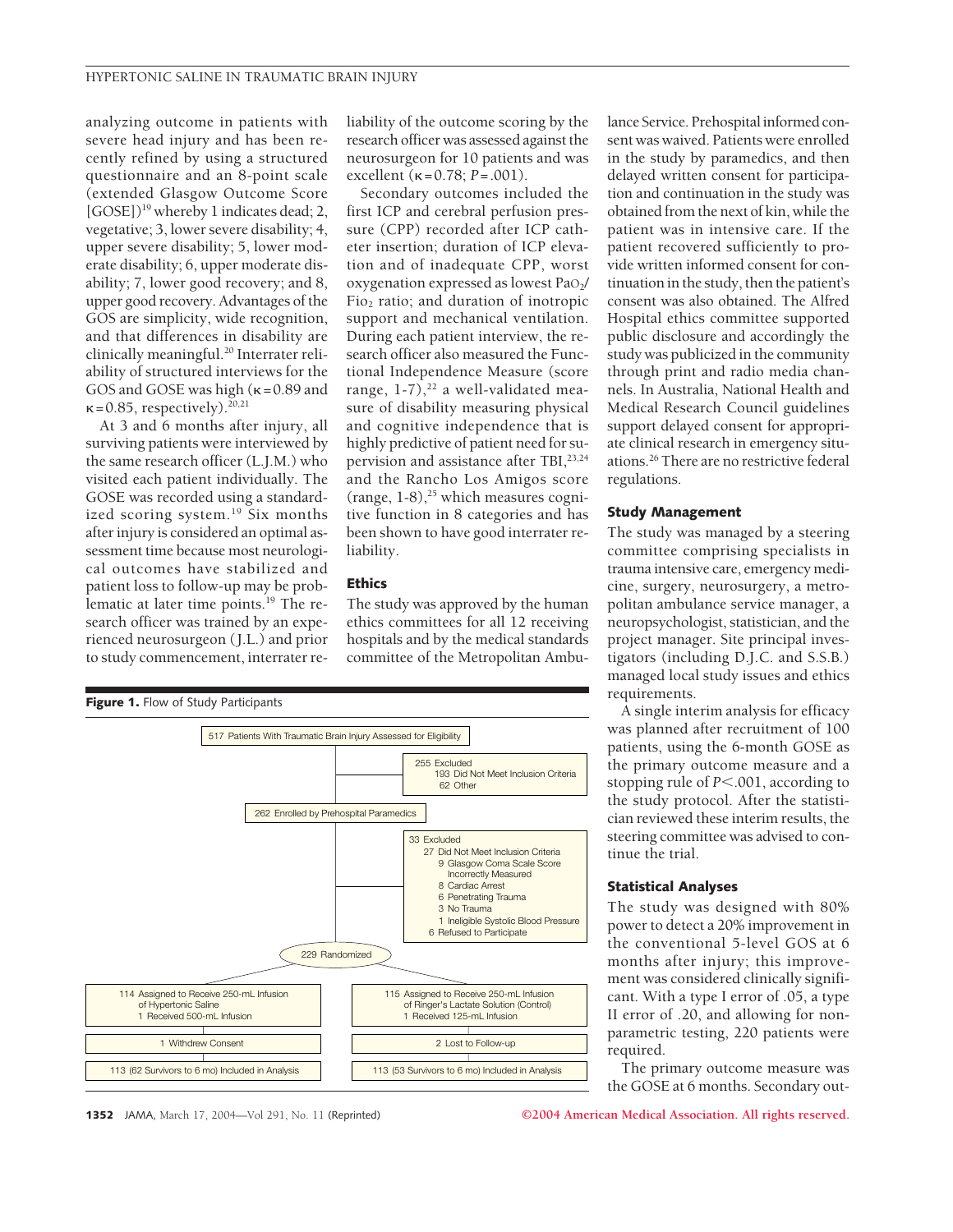come measures included serum sodium and systolic blood pressure at hospital admission, initial measurement of ICP, hospital mortality rate, and GOSE at 3 months.

The analysis was performed by using a modified intention-to-treat basis, with all patients who were enrolled and who correctly met study entry criteria included in the primary and secondary analyses. Baseline characteristics of the 2 groups were tabulated by using appropriate summary statistics. Analysis of the principal outcome of GOSE at 6 months was performed by using the Mann-Whitney test. Additional results are expressed as proportions with their *P* values or risk ratios (RRs) with 95% confidence intervals (CIs). Numerical variables that approximated a normal distribution are summarized as mean (SD) and the groups are compared with *t* tests; variables that were not normally distributed are summarized as median (interquartile range) and the groups are compared with Mann-Whitney tests. All reported *P* values are 2-sided with .05 set as the level of significance. Statistical analyses were performed with SPSS for Windows, version 11.1 (SPSS Inc, Chicago, Ill). Two a priori subgroups of patients with shorter prehospital times  $(<1$  hour) and less severe brain injury (GCS of 5-8) were identified.

## **RESULTS**

A total of 262 patients were enrolled in the study, including 27 patients who were subsequently excluded because they did not fulfill study entry criteria (**FIGURE 1**). These included 9 patients in whom paramedics incorrectly measured the prehospital GCS score, 1 patient whose systolic blood pressure was more than 100 mm Hg, 8 patients who had cardiac arrest before receiving study fluid, 6 patients with penetrating trauma, and 3 patients who did not have trauma. In addition, 6 surviving patients declined consent for further participation in the study, leaving 229 randomized patients. Two patients who received an incorrect fluid volume, including 1 patient who received 2 bags and 1 who

received 125 mL of study fluid, were included in the outcome analysis.

Of the 229 correctly enrolled patients, 114 were randomly assigned to the HTS fluid group and 115 to the control group. The treatment groups had equivalent baseline characteristics (**TABLE 1**). Most patients with TBI were young (mean [SD], 38 [19] years) and male (66%). The preenrollment GCS score and systolic blood pressure were equivalent. Apart from the fluid therapy, there were no differences in intubation rates, scene times, or transport times between the groups. The total intravenous colloid and crystalloid resuscitation fluids received in addition to the study fluid (median, 1250mL; Table 1) and the body temperature on arrival at hospital (35°C) were the same in both groups.

The median injury severity scores in both groups were 38, indicating severe injury, and the maximum abbreviated injury score was the same in both groups for the score relating to the head injury. There were also no differences between groups with respect to probability of survival, as measured by trauma injury severity scale (TRISS; range, 0%-100%).27

| <b>Table 1.</b> Baseline Characteristics*                         |                                       |                                               |                                       |                                     |
|-------------------------------------------------------------------|---------------------------------------|-----------------------------------------------|---------------------------------------|-------------------------------------|
|                                                                   |                                       | <b>Hypertonic Saline Group</b><br>$(n = 114)$ |                                       | <b>Control Group</b><br>$(n = 115)$ |
| Characteristics                                                   | No. of<br><b>Patients</b><br>Assessed | Value                                         | No. of<br><b>Patients</b><br>Assessed | Value                               |
| Men, No. (%)                                                      | 114                                   | 75 (66)                                       | 115                                   | 76 (66)                             |
| Age, mean (SD), y                                                 | 114                                   | 38 (19)                                       | 115                                   | 37(19)                              |
| Weight, mean (SD), kg                                             | 81                                    | 71 (14)                                       | 77                                    | 75 (18)                             |
| Occupation, No. (%)                                               | 114                                   |                                               | 115                                   |                                     |
| Skilled                                                           |                                       | 16 (14)                                       |                                       | 18 (16)                             |
| Semiskilled                                                       |                                       | 8(7)                                          |                                       | 11(10)                              |
| Unskilled                                                         |                                       | 9(8)                                          |                                       | 6(5)                                |
| Student                                                           |                                       | 13(11)                                        |                                       | 12 (10)                             |
| Retired                                                           |                                       | 14 (12)                                       |                                       | 12 (10)                             |
| Other                                                             |                                       | 28 (48)                                       |                                       | 26 (49)                             |
| Paramedics<br>Intravenous fluid, median (IQR), mL                 | 114                                   | 1250 (750-2250)                               | 115                                   | 1250 (750-2250)                     |
| Colloid given, No. (%)                                            | 114                                   | 68 (60)                                       | 115                                   | 63 (55)                             |
| Colloid volume, median (IQR), mL                                  | 68                                    | 500 (0-563)                                   | 63                                    | 250 (0-500)                         |
| Arrival of paramedics, median (IQR), min                          | 112                                   | $15(11-21)$                                   | 111                                   | 15 (11-22)                          |
| Time to hospital, median (IQR), min                               | 111                                   | 65 (45-95)                                    | 109                                   | 60 (47-85)                          |
| Observations at preenrollment<br>Heart rate, mean (SD), beats/min | 113                                   | 100 (33)                                      | 108                                   | 100 (35)                            |
| Systolic blood pressure,<br>median (IQR), mm Hg                   | 114                                   | 80 (38-90)                                    | 115                                   | 70 (0-85)                           |
| Respiratory rate, mean (SD), breaths/min                          | 114                                   | 17(9)                                         | 114                                   | 16(9)                               |
| Glasgow Coma Scale score, median (IQR)+                           | 114                                   | $4(3-7)$                                      | 114                                   | $4(3-7)$                            |
| Injury severity score, median (IQR)+                              | 112                                   | 38 (28-48)                                    | 113                                   | 38 (29-45)                          |
| TRISS at the trauma scene, median (IQR)+                          | 112                                   | 27 (10-66)                                    | 113                                   | 24 (6.4-59)                         |
| New injury severity score, median (IQR)+                          | 112                                   | 48 (41-57)                                    | 113                                   | $50(41-66)$                         |
| Maximum abbreviated injury<br>score, median (IQR)+                | 112                                   | $5(4-5)$                                      | 113                                   | $5(4-5)$                            |
| Head-abbreviated injury score,<br>median (IQR)+                   | 112                                   | $4(4-5)$                                      | 113                                   | $4(3-5)$                            |

Abbreviation: IQR, interquartile range; TRISS, trauma injury severity scale.

\*Some interventions or investigations were not performed in all cases.

†Glasgow Coma Scale scores conscious state using eye opening, best motor, and verbal responses (range, 3-15);<br>injury severity score is an anatomic scoring system for overall injury severity (range, 1-75; >15 indicates majo TRISS predicts probability of survival in trauma patients using physiologic and anatomic data; new injury severity<br>score is a new anatomic scoring system for overall injury severity (range, 1-75); maximum abbreviated injur the highest injury severity coded on an ordinal scale in any body region (range, 1-6); and head-abbreviated injury score is the highest injury severity coded for the head (range, 1-6).

**©2004 American Medical Association. All rights reserved.** (Reprinted) JAMA, March 17, 2004—Vol 291, No. 11 **1353**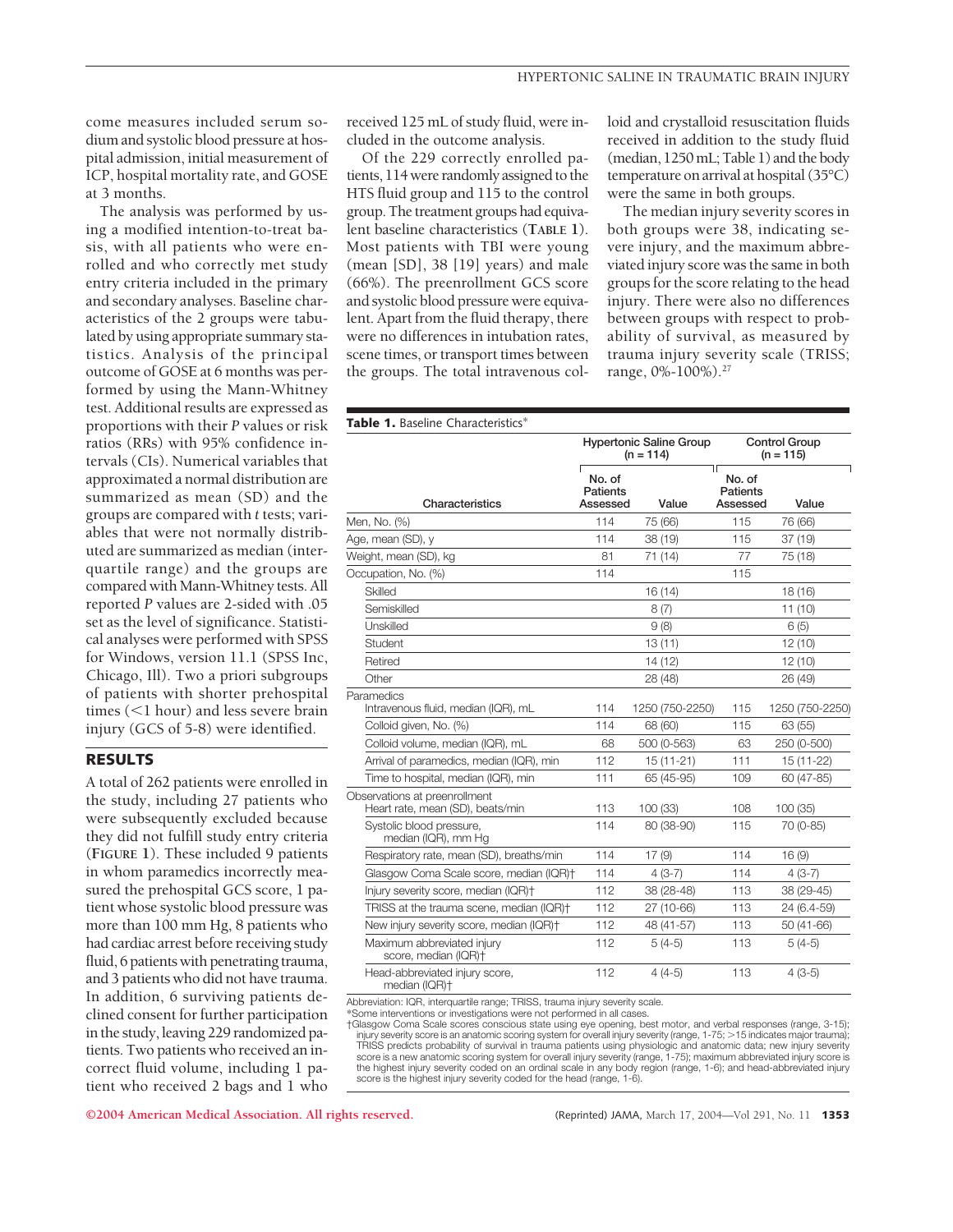#### HYPERTONIC SALINE IN TRAUMATIC BRAIN INJURY

Patients treated with HTS had a significant increase (*P*<.001) in serum sodium and chloride concentrations compared with the patients receiving Ringer's lactate solution at hospital admission. This difference was present on arrival in the emergency department and persisted for about 12 hours (**TABLE 2** and **FIGURE 2**). Prehospital hypotension had been corrected in both groups and on arrival at hospital there were no significant differences in systolic blood pressure between the groups (Table 2).

There were no significant differences between the groups with respect to ICP (*P*=.08), CPP (*P* = .40), duration of CPP of less than 70 mm Hg  $(P=.06)$ , gas exchange (PaO<sub>2</sub>/FIO<sub>2</sub> ratio), or duration of mechanical ventilation (Table 2). The duration of inotropic support was less in patients receiving HTS than in those receiving Ringer's lactate solution (*P*=.03).

#### **Outcomes**

The outcome of the patients is shown in **TABLE 3**. Of the 229 patients who were enrolled in the study, 8 (3.5%) died before hospital arrival and 47 (21%) died either in the emergency de-

partment or in the operating room. A total of 174 patients were admitted to the intensive care unit and 120 patients (53%) survived to hospital discharge. The proportion of patients surviving to hospital discharge was similar in both groups (n=63 [55%] for HTS group and n=57 [50%] for controls; *P*=.32). The proportion of patients surviving at 6 months was  $n=62$  (55%) in the HTS group and n=53 (47%) in the control group (*P*=.23; RR, 1.17; 95% CI, 0.9-1.5).

The GOSE at 6 months for each group is shown in **FIGURE 3**. At 6 months, a

| Table 2. Results of Patients After Arrival to Hospital, Emergency Department, and Intensive Care Unit* |                                                          |                |                                    |                  |            |
|--------------------------------------------------------------------------------------------------------|----------------------------------------------------------|----------------|------------------------------------|------------------|------------|
|                                                                                                        | Hypertonic Saline Group (n = 114)                        |                | Control Group ( $n = 115$ )        |                  |            |
| Characteristics                                                                                        | No. of<br><b>Patients Assessed</b>                       | Value          | No. of<br><b>Patients Assessed</b> | Value            | P<br>Value |
|                                                                                                        | Observations on Hospital Arrival/in Emergency Department |                |                                    |                  |            |
| Survival, No. (%)                                                                                      | 114                                                      | 93 (82)        | 115                                | 97 (84)          | .58        |
| Systolic blood pressure, median (IQR), mm Hg                                                           | 109                                                      | 120 (90-140)   | 107                                | 115 (90-135)     | .80        |
| Patient temperature, mean (SD), °C                                                                     | 72                                                       | 34.9(1.6)      | 61                                 | 34.7(1.6)        | .48        |
| GCS score, median (IQR)                                                                                | 102                                                      | $3(3-6)$       | 104                                | $3(3-5)$         | .82        |
| TRISS, median (IQR)                                                                                    | 106                                                      | 42 (18-73)     | 107                                | 46 (14-77)       | > 99       |
| Revised trauma score, median (IQR)                                                                     | 114                                                      | $4.0(2.6-5.0)$ | 114                                | $3.3(2.1 - 4.5)$ | .88        |
| Isolated head injury, No. (%)                                                                          | 114                                                      | 16(14)         | 115                                | 13(11)           | .53        |
| Cervical spine injury evident on radiograph, No. (%)                                                   | 114                                                      | 10(9)          | 115                                | 16(14)           | .29        |
| Intubated, No. (%)                                                                                     | 114                                                      | 95 (83)        | 115                                | 96 (84)          | .98        |
| First CT scan (Marshall Score), median (IQR)+                                                          | 54                                                       | $2(1-3)$       | 53                                 | $2(1-3)$         | .69        |
| Serum sodium, mean (SD), mEq/L                                                                         | 100                                                      | 149(3.7)       | 102                                | 141 (3.6)        | < .001     |
| Serum chloride, mean (SD), mEq/L                                                                       | 100                                                      | 117(4.9)       | 102                                | 107(4.1)         | < .001     |
| Arterial pH, mean (SD)                                                                                 | 93                                                       | 7.23(0.15)     | 86                                 | 7.26(0.17)       | .30        |
| Pao <sub>2</sub> , median (IQR), mm Hg                                                                 | 93                                                       | 231 (96-386)   | 86                                 | 343 (119-492)    | .03        |
| Paco <sub>2</sub> , mean (SD), mm Hg                                                                   | 93                                                       | 47 (15)        | 86                                 | 45 (16)          | .30        |
| Hemoglobin, mean (SD), mg/L                                                                            | 94                                                       | 107 (26)       | 89                                 | 108 (28)         | .64        |
|                                                                                                        | <b>Intensive Care Unit</b>                               |                |                                    |                  |            |
| ICP, median (IQR), mm Hg‡                                                                              | 37                                                       | $10(6-17)$     | 49                                 | 15 (8.5-22)      | .08        |
| CPP, mean (SD), mm Hg‡                                                                                 | 35                                                       | 73 (17)        | 47                                 | 69 (17)          | .40        |
| Duration of ICP > 20 mm Hg, median (IQR), h                                                            | 30                                                       | $5.3(0.3-18)$  | 41                                 | $5.5(1.0-17)$    | .86        |
| Duration of CPP <70 mm Hg, median (IQR), h                                                             | 32                                                       | $9.5(5.0-23)$  | 39                                 | 17 (9.5-35)      | .06        |
| Inotropic support, median (IQR), d                                                                     | 107                                                      | $0(0-2)$       | 107                                | $1(0-4)$         | .03        |
| Mechanical ventilation, median (IQR), d                                                                | 110                                                      | $3.8(0.5-11)$  | 110                                | $3.0(0.5-8.1)$   | .39        |
| GCS score (ICU discharge), median (IQR)                                                                | 63                                                       | $11(10-14)$    | 56                                 | $11(10-14)$      | .86        |
| Serum sodium, mean (SD), mEq/L                                                                         | 82                                                       | 148 (4.3)      | 83                                 | 143 (4.8)        | < .001     |
| Serum chloride, mean (SD), mEq/L                                                                       | 82                                                       | 117(4.9)       | 83                                 | 113(5.9)         | < .001     |
| Arterial pH, mean (SD)                                                                                 | 80                                                       | 7.33(0.10)     | 82                                 | 7.33(0.10)       | .94        |
| Pao <sub>2</sub> , median (IQR), mm Hg                                                                 | 80                                                       | 237 (132-400)  | 82                                 | 255 (108-423)    | .92        |
| Lowest Pao <sub>2</sub> /FIO <sub>2</sub> ratio, median (IQR)                                          | 90                                                       | 130 (75-229)   | 94                                 | 162 (67-245)     | .81        |
| Paco <sub>2</sub> , mean (SD), mm Hg                                                                   | 80                                                       | 41(8.7)        | 82                                 | 39(7.9)          | .18        |

Abbreviations: CPP, cerebral perfusion pressure; CT, computed tomography; GCS, Glasgow Coma Scale; ICP, intracranial pressure; ICU, intensive care unit; IQR, interquartile range; TRISS, trauma injury severity scale. \*Some interventions or investigations were not performed in all cases.

†Marshall Score classifies severity of brain injury using standardized CT criteria. ‡First ICP and CPP recorded after ICP catheter insertion.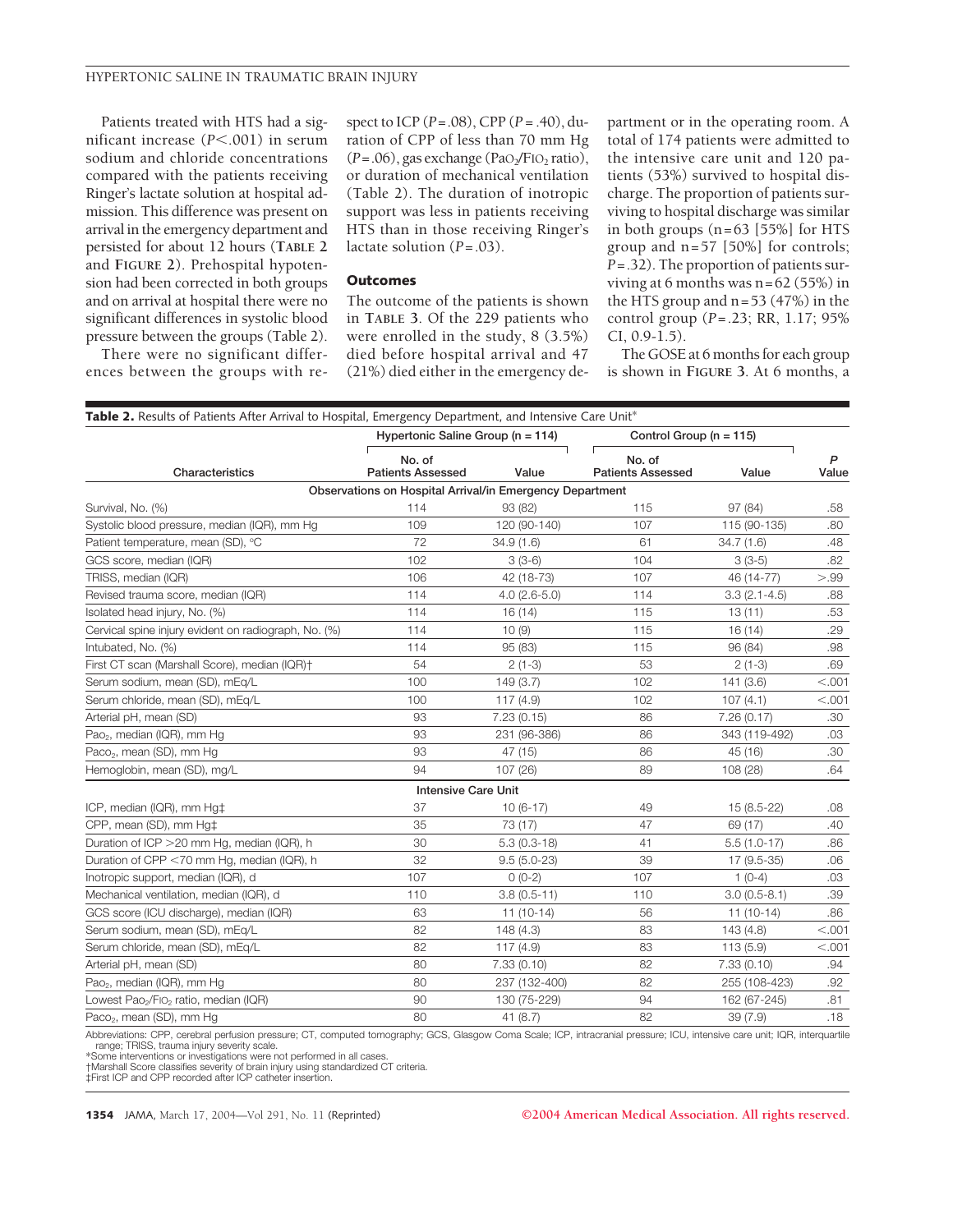total of 2 patients (1%) were lost to follow-up and 1 patient had withdrawn consent. Therefore, 228 patients (116 survivors) were assessed for neurological outcome at 3 months and 226 (115 survivors) at 6 months after injury. There were no significant differences between the groups with respect to the primary study end point, the GOSE, or other measures of functional neurological status (Table 3) at either 3 or 6 months after injury. There was also no difference in the rate of favorable outcome, defined by a GOSE of 5 or more, for HTS vs control (RR, 0.99; 95% CI, 0.76-1.30; *P*=.96). Rates of return to work were not significantly different between the groups.

#### **Subgroup Analyses**

Predetermined exploratory analyses were conducted to identify possible subgroups that may benefit from initial resuscitation with HTS, which revealed no significant benefit from HTS for patients with a less severe brain injury according to a baseline GCS score of 5 to 8 (n=101, *P*=.48); for those patients with a shorter ( $\leq 60$  min; n=95, *P*=.26) or longer ( $>60$  min; n=122, *P*=.86) injury-to-hospital time; or for those patients treated with intravenous crystalloid fluids alone (n=96, *P*=.85), with respect to an improved GOSE score 6 months after injury.

## **COMMENT**

In patients with severe TBI, prehospital hypotension is strongly associated with poor outcome.3,7 Accordingly, more effective resuscitation with intravenous fluids should improve cerebral perfusion, decrease secondary brain injury, and improve neurological outcomes. Although the role of intravenous fluid therapy in prehospital trauma care is controversial,<sup>28</sup> current guidelines recommend that hypotension be urgently treated in patients with severe TBI.<sup>7</sup> However, the choice of fluid is controversial.

In critically ill patients, systematic reviews have reported colloid resuscitation<sup>29</sup> and albumin therapy<sup>30</sup> to be associated with increased mortality. In patients with major trauma, another systematic review<sup>31</sup> found colloid resuscitation was associated with adverse outcomes. In patients with trauma, there has been considerable interest in the possible role of hypertonic crystalloids for prehospital fluid resuscitation. A meta-analysis of patients with severe TBI from randomized trials of HTS-dextran for prehospital trauma resuscitation reported an 11% absolute increase in survival compared with standard resuscitation fluids.11 Furthermore, no adverse effects of HTS were detected in more than





Data are mean (SE).

| <b>Table 3.</b> Patient Outcomes*             |                                |                                           |                                       |                              |            |  |
|-----------------------------------------------|--------------------------------|-------------------------------------------|---------------------------------------|------------------------------|------------|--|
|                                               |                                | Hypertonic<br>Saline Group<br>$(n = 114)$ |                                       | Control Group<br>$(n = 115)$ |            |  |
| Characteristics                               | No. of<br>Patients<br>Assessed | Value                                     | No. of<br><b>Patients</b><br>Assessed | Value                        | P<br>Value |  |
|                                               |                                | <b>Hospital Discharge</b>                 |                                       |                              |            |  |
| Survival, No. (%)                             | 63                             | 63 (55)                                   | 57                                    | 57 (50)                      | .32        |  |
| Length of stay, median (IQR), d               | 111                            | $12(0.5-27)$                              | 111                                   | 11 (0.5-23)                  | .52        |  |
| For survivors only, median (IQR), d           | 63                             | 23 (15-35)                                | 56                                    | 21 (12-38)                   | .84        |  |
|                                               |                                | At 3 Months                               |                                       |                              |            |  |
| Survival, No. (%)                             | 114                            | 63 (55)                                   | 114                                   | 55 (48)                      | .26        |  |
| GCS score, median (IQR)                       | 114                            | $15(15-15)$                               | 114                                   | 15 (15-15)                   | .62        |  |
| GOS score, median (IQR)                       | 114                            | $4(3-4)$                                  | 114                                   | $4(3-4)$                     | .64        |  |
| GOSE score, median (IQR)                      | 114                            | $5(3-5)$                                  | 114                                   | $5(4-5)$                     | .65        |  |
| Rancho Los Amigos score,<br>mean (SD)         | 63                             | 6.82(1.55)                                | 55                                    | 7.15(1.41)                   | .24        |  |
| Functional Independence<br>Measure, mean (SD) | 63                             | 97.5 (34)                                 | 55                                    | 99.6 (37)                    | .76        |  |
| Return to work, No. (%)                       | 51                             |                                           | 48                                    |                              |            |  |
| Same job                                      |                                | 0                                         |                                       | 1(2)                         |            |  |
| Modified job                                  |                                | 5 (10)                                    |                                       | 6(13)                        | .35        |  |
| Not working                                   |                                | 46 (90)                                   |                                       | 41 (85)                      |            |  |
|                                               |                                | At 6 Months                               |                                       |                              |            |  |
| Survival, No. (%)                             | 113                            | 62 (55)                                   | 113                                   | 53 (47)                      | .23        |  |
| GCS score, median (IQR)                       | 62                             | $15(15-15)$                               | 53                                    | $15(15-15)$                  | .96        |  |
| GOS score, median (IQR)                       | 62                             | $4(4-4)$                                  | 53                                    | $4(3-4)$                     | .43        |  |
| GOSE score, median (IQR)                      | 62                             | $5(3-6)$                                  | 53                                    | $5(5-6)$                     | .45        |  |
| Rancho Los Amigos score,<br>mean (SD)         | 62                             | 7.32 (1.20)                               | 53                                    | 7.57(0.87)                   | .22        |  |
| Functional Independence<br>Measure, mean (SD) | 62                             | 109 (27)                                  | 53                                    | 109 (30)                     | .96        |  |
| Return to work, No. (%)                       | 62                             |                                           | 53                                    |                              |            |  |
| Same job                                      |                                | 5(9)                                      |                                       | 8 (17)                       |            |  |
| Modified job                                  |                                | 6(11)                                     |                                       | 7 (13)                       | .17        |  |
| Not working                                   |                                | 42 (79)                                   |                                       | 31 (67)                      |            |  |

Abbreviations: GCS, Glasgow Coma Scale; GOS, Glasgow Outcome Scale; GOSE, extended Glasgow Outcome Scale; IQR, interquartile range.

\*Some interventions or investigations were not performed in all cases. See "Methods" for definitions of all scoring systems.

**©2004 American Medical Association. All rights reserved.** (Reprinted) JAMA, March 17, 2004—Vol 291, No. 11 **1355**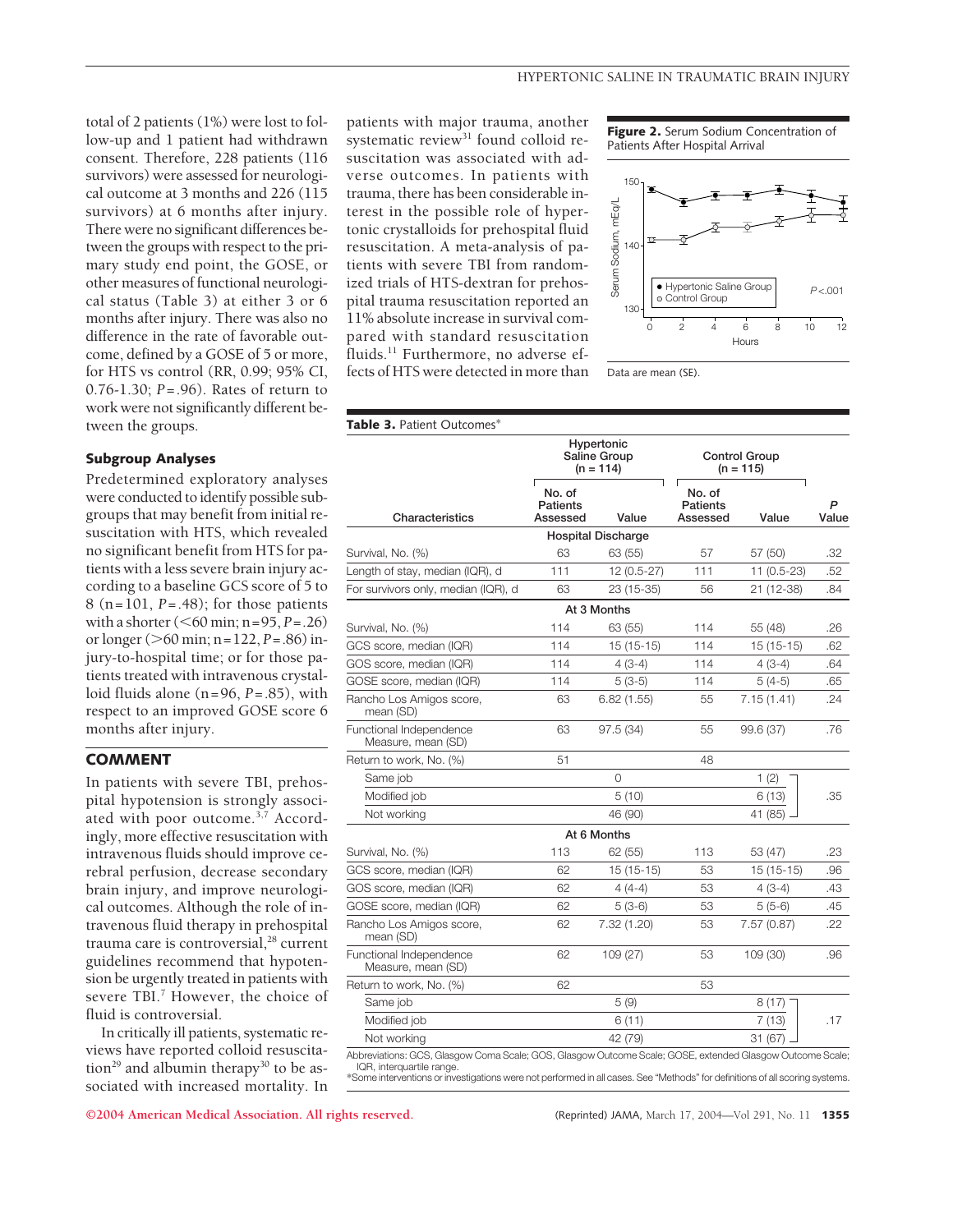**Figure 3.** The Extended Glasgow Outcome Scale in Patients With Traumatic Brain Injury at 6 Months After Injury



The extended Glasgow Outcome Scale is an 8-point scale whereby 1 indicates dead; 2, vegetative; 3, lower severe disability; 4, upper severe disability; 5, lower moderate disability; 6, upper moderate disability; 7, lower good recovery; and 8, upper good recovery. In the hypertonic saline group, 62 of 113 patients survived to 6 months; in the Ringer's lactate solution group (control), 53 of 113 patients survived to 6 months.

600 patients with trauma receiving prehospital HTS in clinical trials.<sup>9</sup> Thus, HTS and HTS-dextran are increasingly recommended for initial resuscitation of patients with hypotension and trauma, particularly those with head injuries.<sup>13,15</sup> However, although our double-blind, randomized trial of prehospital intravenous HTS compared with standard resuscitation fluids in 229 patients with severe TBI and hypotension found a small trend toward greater survival for HTS patients, neurological outcomes were almost identical 6 months after injury.

Unexpectedly, both study groups received the same prehospital volume of intravenous resuscitation fluids in addition to the study fluids (median, 1250 mL). It is likely therefore that paramedics ran all resuscitation fluids at maximal rates regardless of fluid type during the prehospital period. Patients in both groups also received a similar volume of colloid (median, 500 mL for HTS patients and 250 mL for controls; Table 1). Because HTS expands intravascular volume 4 to 10 times greater than the infused volume,<sup>9</sup> it was expected that HTS would significantly improve CPP in patients with severe TBI. However, prehospital hypotension had been corrected by hospital arrival in both groups. Although HTS resuscitation is likely to have been faster, conventional resuscitation protocols were equally effective for prehospital resuscitation of these patients. Intravenous HTS also decreased ICP in patients with TBI<sup>32</sup> and in our study, the ICP was lower when first measured in hospital in the patients with HTS than in controls. This decrease was not significant (*P*=.08), perhaps because intracranial hypertension is usually not problematic in the first hours after TBI. Interpretation of ICP and CPP outcomes is limited because patients who improved quickly or who died quickly were unlikely to have ICP measured.

Two a priori subgroups were investigated. First, our total prehospital times were relatively long (median, 60 minutes) and it has been proposed that HTS has an advantage of more rapid resuscitation than isotonic crystalloids and may therefore be beneficial when prehospital times are shorter. Analysis of patients with short prehospital times, however, showed no benefit in this group. Second, some patients with low GCS values may have had severe primary injuries with little or no potential for cerebral recovery and improved resuscitation fluids may benefit only patients with less severe primary brain injuries. However, our subgroup analysis of patients with less severe brain injury (GCS score range, 5-8) did not support this hypothesis.

This study has a number of strengths. It was, to our knowledge, the first randomised prehospital trial of HTS resuscitation in hypotensive patients with trauma with severe brain injury. Allocation was concealed and paramedics, patients, physicians, and outcome assessors all were blinded to treatment allocation. The randomization was stratified by ambulance and receiving hospital to minimize betweenhospital management differences. Accordingly, baseline characteristics were well-balanced between groups. Unlike many head injury trials, patient loss to follow-up at 6 months was only 1%. Finally, this was the first prehospital resuscitation fluid trial to measure longterm neurological function as the primary outcome in patients with TBI.

This study also has several limitations. First, unlike some previous studies of HTS, we did not combine HTS with dextran. Our study was designed to test HTS alone, because a previous randomized 4-group trial found the greatest survival benefit for prehospital patients with trauma after HTS alone (without dextran).<sup>11</sup> Recent meta-analyses had reported increased mortality after colloid resuscitation,29,30 particularly in patients with trauma<sup>31</sup> and furthermore there seemed little benefit from adding dextran when the paramedic protocols included an optional colloid solution. Finally, the addition of dextran to HTS increases costs and the potential risk of adverse reactions.

Second, our study included only 229 patients. However, the study had 80% power to identify a 1-grade change in the GOS following HTS. This difference would have been clinically meaningful in terms of long-term quality of life.19 Other neurological scoring systems also were not different between the groups.

Third, the study population predominantly (90%) included patients with multisystem trauma. Patients with isolated head injury may respond differently than those with multiple injuries. However, in both study groups, survival was substantially better (mean survival, 60%) than predicted by the calculated probability of survival using TRISS (mean TRISS, 45%). This suggests that paramedic and hospital protocols, including vigorous prehospital fluid resuscitation, were as good or better than standard benchmarks.

We found that prehospital HTS and conventional resuscitation protocols alone resuscitated hypotensive patients with TBI equally well. In an established trauma system with effective paramedic resuscitation protocols, prehospital HTS did not improve longterm neurological function compared with conventional resuscitation fluids alone.